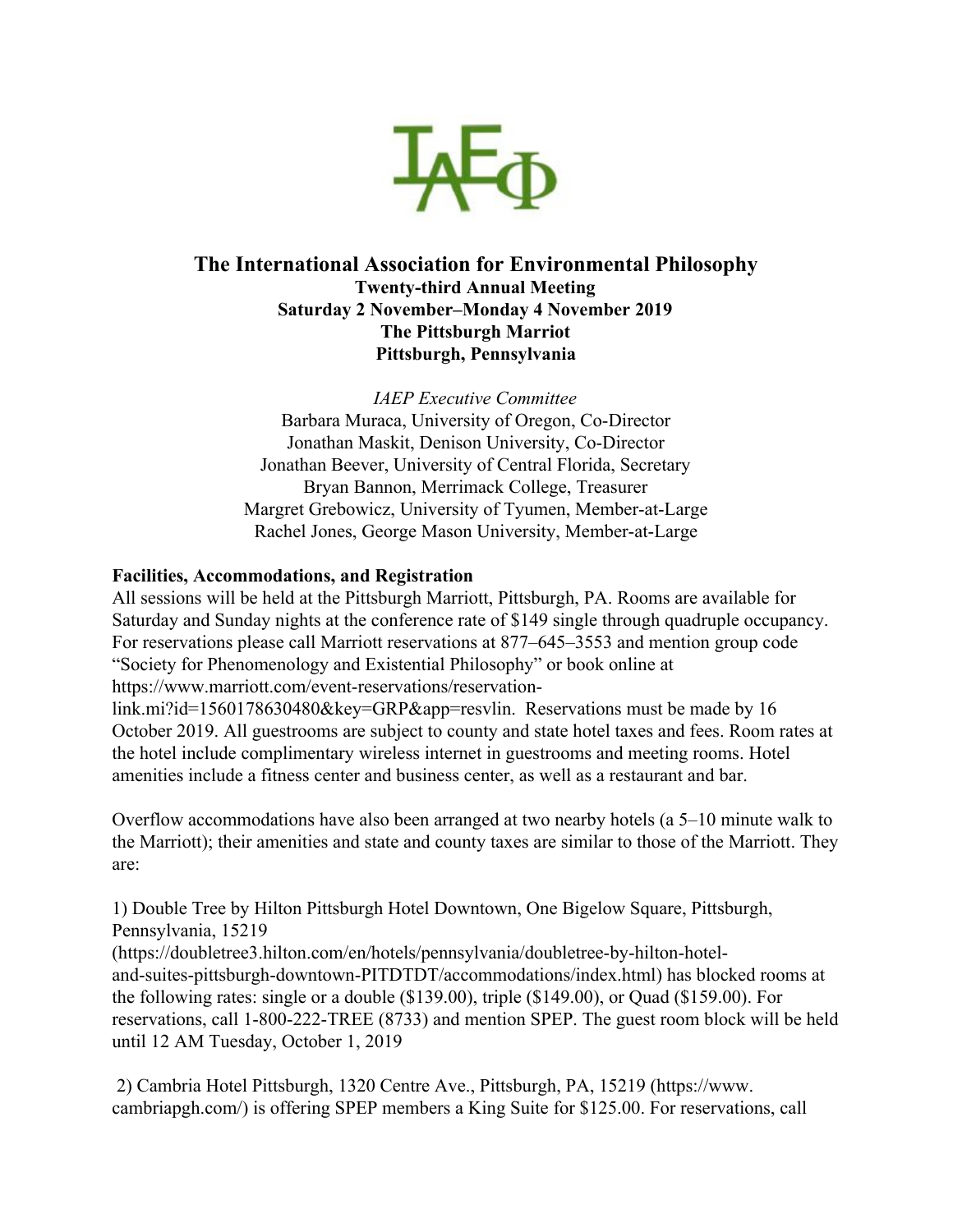833-383- 6489 and mention SPEP. This guest room block will be held until Oct. 10, 2019.

### **SATURDAY 2 November 2019** – **7:30 p.m.**

## **IAEP KEYNOTE**

Marquis Ballroom (Marquis A & B)

## **ELI CLARE**

Independent Author and Activist

### **"Brilliant Imperfection: Body-Mind Restoration and Ecosystem Restoration"**

Introduced and Moderated by Barbara Muraca, University of Oregon

 $\mathcal{L}_\text{max}$  , where  $\mathcal{L}_\text{max}$  , we have the set of  $\mathcal{L}_\text{max}$ 

### **9:30 p.m**. **IAEP RECEPTION** City Center AB

## **SUNDAY 3 November 2019**

### **SUNDAY MORNING 9:00–10:30 a.m.**

## **Session 1:** *Author Meets Critics: David Wood's* **Reoccupying Earth Marquis A Moderator**: Barbara Muraca, University of Oregon Irene Klaver, University of North Texas

William Edelglass, Marlboro College David Wood, Vanderbilt University

### **Session 2: Invited Panel:** *Biosemiotic Signs of Life* **Marquis B**

**Moderator:** Jonathan Beever, University of Central Florida

"Biosemiotics and Hybrid Poetics," Meagan Youngdahl, University of Kansas

"Interspecies Biosemiotics," Yogi Hendlin, Erasmus University of Rotterdam

"Permaculture Farming and Biosemiotics," Victoria Alexander, The Dactyl Foundation

## **Session 3:** *Encounters with the Animal Other* **Marquis C**

**Moderator:** Bjørn Kristensen, University of Oregon

"Appropriation and the Basis of Ethics: Can There be Two Alterities?" Joe Larios, Emory University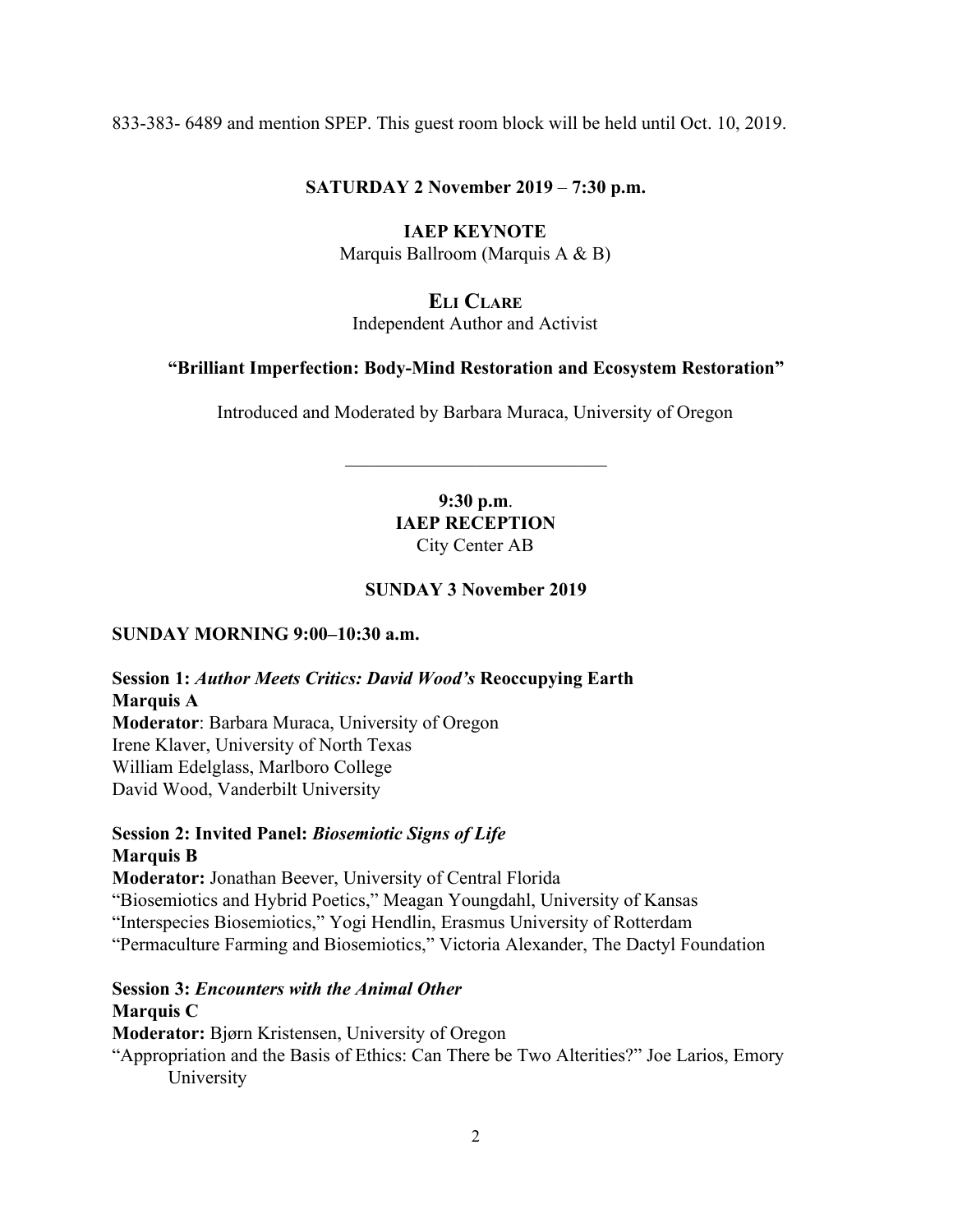- "Spinoza & Nietzsche: Humility and Humiliation Between Human and Animal Nature" Andrew Lopez, Queen's University
- "How to Become-Extinct: A Consideration of Coetzee's, Deleuze's, and Guattari's Animal Ethics During the Decline of Biodiversity," Angela Dibelka, Duquesne University

### **SUNDAY MORNING 10:30–10:45 a.m., Coffee Break**

#### **SUNDAY MORNING 10:45 a.m.–12:15 p.m.**

### **Session 1:** *Environmental Historicity and Futurity* **Marquis A**

**Moderator**: Barbara Muraca, University of Oregon

- "Autonomous conceptions of our planetary situation," Jeremy Bendik-Keymer, Case Western Reserve University
- "Turning About in the Earth. A reading of Sophocles' Antigone in view of Environmental and Intergenerational Relations," Matthias Fritsch, Concordia University

"Historical Responsibility for Loss & Damage," Kian Mintz-Woo, Princeton University

### **Session 2: Invited Panel:** *The Hills Are Alive: Music and Environmental Crisis* **Marquis B**

Moderator: Margret Grebowicz, University of Tyumen

"Atomic Songs," Lindsey Freeman, Simon Fraser University

"Trumpets of the Apocalypse: Or, How I Learned To Stop Worrying and Love the Bloop," Sebastian Roberts, York University

"When the Rainbow is Over: Artifice and Afterlife," James Currie, University at Buffalo

#### **SUNDAY AFTERNOON 2:00–3:30 p.m.**

#### **Session 1:** *Ecomythology and Ecotheologies* **Marquis A**

**Moderator**: Barbara Muraca, University of Oregon

- "Separating Mono- from -theism: How a monotheistic tradition recovered its sense of the divine in nature by finding diversity in the divine, or, The significance of Kabbalah for ecophilosophy and ecotheology," David Seidenberg, independent scholar
- "On the Verdict of the Genii: Perfection, Imperfection and the Human in the Ikhwan al-Safa," John Giordano, Assumption University of Thailand

"Gilgamesh and Ecology," Mark Sentesy, Pennsylvania State University

# **Session 2:** *Scott Cameron Memorial Lecture*

## **Marquis B**

**Moderator:** Brian Treanor, Loyola Marymount University

"Loss of Place: Implications for a Hermeneutics of the Environment," Janet Donohoe, University of West Georgia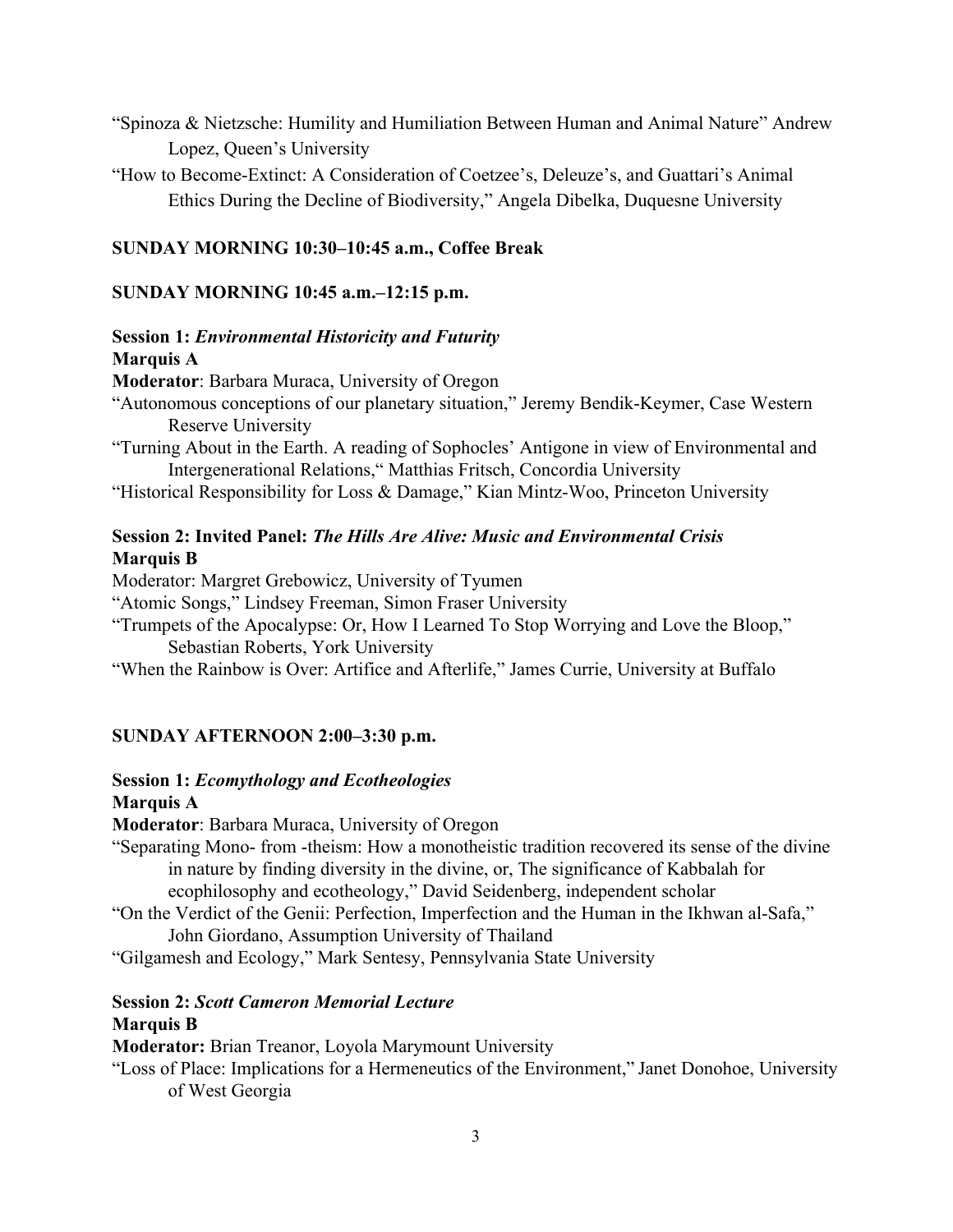### **SUNDAY AFTERNOON 3:30–3:45 p.m., Coffee Break**

### **SUNDAY AFTERNOON 3:45–5:15 p.m.**

## **Session 1:** *Living Among Living Beings* **Marquis A**

**Moderator**: LeAnn Holland, St. Lawrence University

"Life and Vitality: An Ethical Engagement with New Materialism," Ela Tokay, Fordham University

"Michel Serres and the Natural Contract," Brian Treanor, Loyola Marymount University

# **Session 2:** *Art and Infrastructure*

## **Marquis B**

**Moderator**: Bryan Bannon, Merrimack College "Water: Ontology, Epistemology and Ethical Implications," Valentina Gonzales Morales, University of North Texas "Trees with benefits: derivative nature, neoliberal conservation, and contemporary art," Teo Reeves-Evison, Birmingham City University "Metis: Messiness of Green Infrastructure," Irene Klaver, University of North Texas

## **Session 3:** *Rethinking Disease and Disability*

## **Marquis C**

**Moderator**: Rachel Jones, George Mason University

"How Diverse is Too Diverse? Or How Mosquitoes Can Help Us Rethink Models of Disease, Disability, and Biodiversity," Rebekah Sinclair, University of Oregon

"Canguilhem on Cure and New States of Health," Robert Mugerauer, University of Washington

"Debility by Design: Disability's Challenge to Engineering Ethics," Joel Reynolds, University of Massachusetts Lowell

### I**AEP BUSINESS MEETING Sunday 5:30 p.m. Marquis B**

### **MONDAY 4 NOVEMBER 2019**

 $\mathcal{L}_\text{max}$  , where  $\mathcal{L}_\text{max}$  , we have the set of  $\mathcal{L}_\text{max}$ 

#### **MONDAY MORNING 9:00–10:30 a.m.**

### **Session 1:** *Environmental Justice*

### **Marquis A**

**Moderator**: Rebekah Sinclair, University of Oregon

"Discussing Harm without Harming: Disability and Environmental Justice," Thomas Bretz, Utah Valley University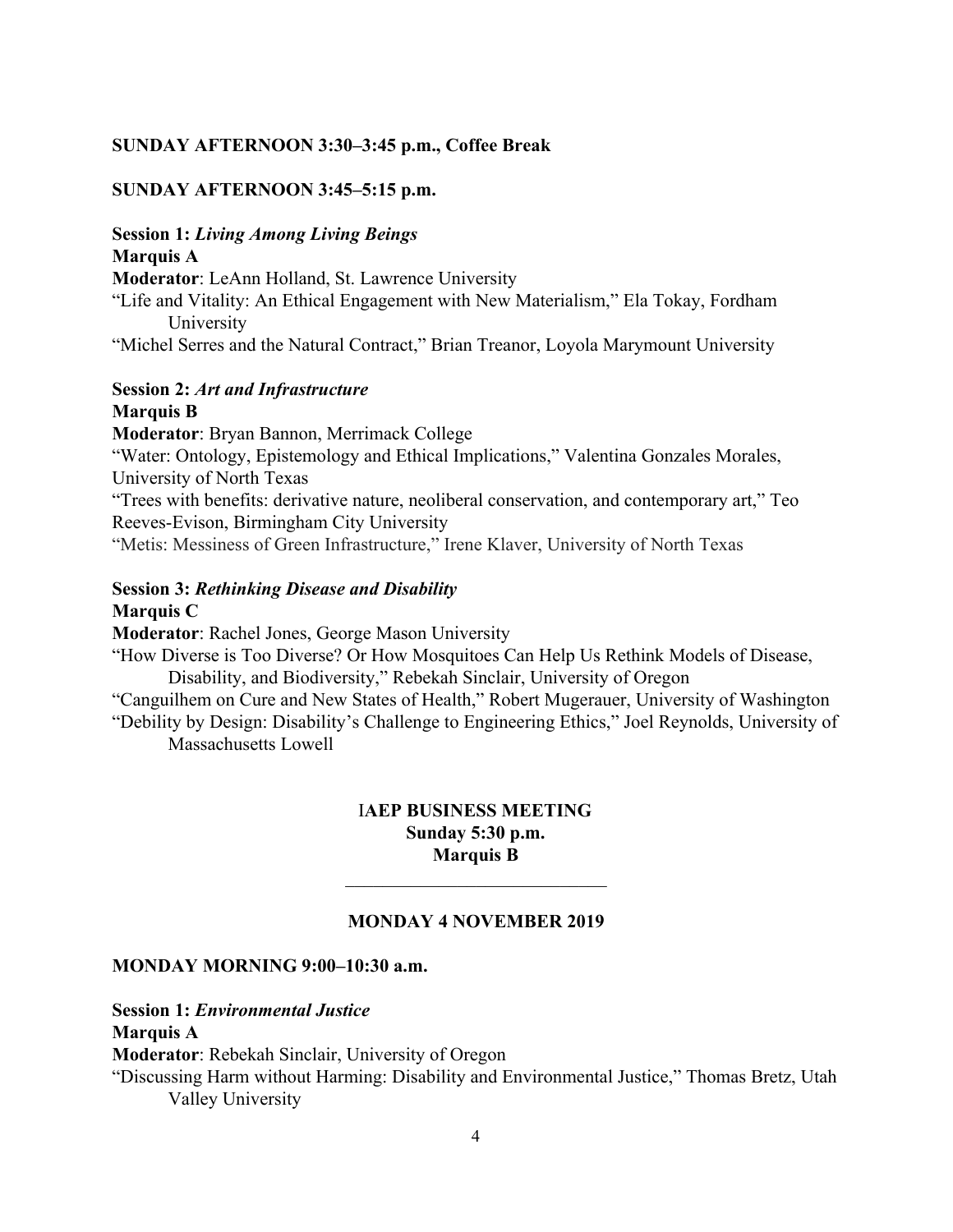"Notes towards ecological freedom: a critical departure from environmental justice," Romy Opperman, Pennsylvania State University

"Hunting as a Tool of Conservation and Genocide: The Anti-Indigenous Roots of the North American Model of Wildlife Conservation," Lauren Eichler, Old Dominion University and David Baumeister, Seton Hill University

## **Session 2:** *Alternative Agricultures* **Marquis B**

**Moderator**: Jonathan Beever, University of Central Florida

"A Critical Theory of Precision Agriculture," Rick Elmore, Appalachian State University "Ecofeminism in the field: the role of women in small-scale sustainable agriculture," Amanda

Corris, University of Cincinnati

"Symbiotarianism," Andrew Smith, Drexel University

# **Session 3:** *Critical Theories*

## **Marquis C**

**Moderator:** Bryan Bannon, Merrimack College

- "Towards a Philosophy of Transience: The Idea of Natural-History in Benjamin and Adorno," Jeremy Arnott, University of Western Ontario
- "The Imperative of Responsibility, Forty Years After," Kerry Whiteside, Franklin & Marshall College
- "On Habits and Values: Prolegomena to an Embodied Environmental Ethics," Jeremy Sorgen, University of Virginia

## **MONDAY MORNING 10:30–10:45 a.m., Coffee Break**

## **MONDAY MORNING 10:45 a.m.–12:15 p.m.**

## **Session 1:** *Power, Technics, Walking*

## **Marquis A**

**Moderator**: Tama Weisman, Dominican University

"Political Power and Built Environments," Joshua Mousie, Oxford College of Emory

"Technicity and the Elimination of Animals," Sonia Sikka, University of Ottawa

"A Duty to Walk: Thoreau and Tibetan Buddhist Circumambulation in Ecological Thinking" Jared Opoien, University of North Texas

### **Session 2:** *Philosophy as Transformation* **Marquis B**

**Moderator**: Margret Grebowicz, University of Tyumen

"The Role of Philosophers in Climate Change," Eugene Chislenko, Temple University

"Going green is good for you: A problem with environmentalist rhetoric, and how to fix it," Michael Prinzing, UNC Chapel Hill

"The 'Cultural' Aspect of Ecological Thinking," Cathy Maloney, York University